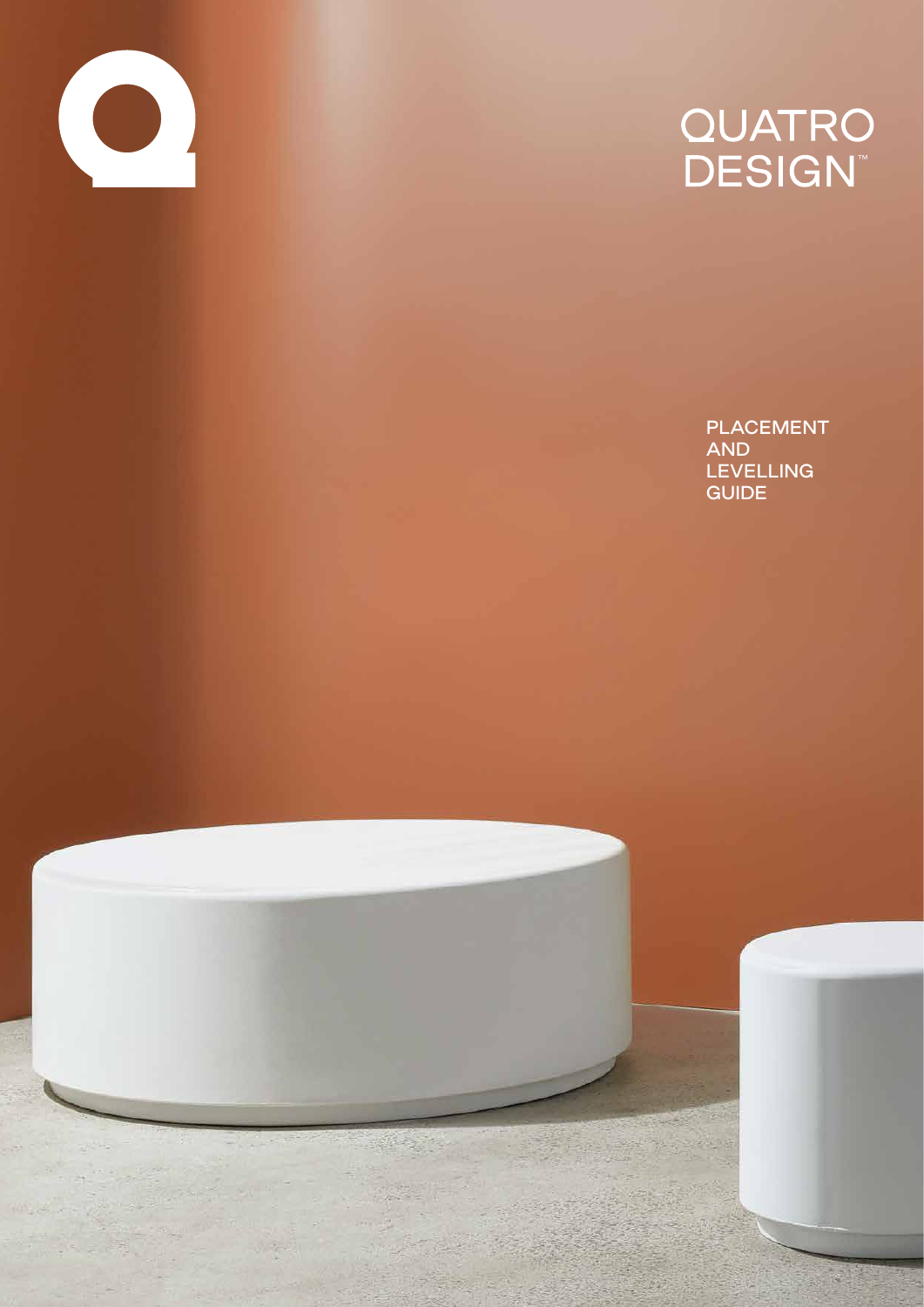## PLACEMENT & LEVELLING GUIDE

## PLANTER PLACEMENT

Even weight distribution is required for larger planters due to the weight of the plants and soil, it is therefore essential to install on a compact and level surface / substrate (i.e concrete slab or pavers) to ensure that the entire pot base is supported.

In the case of an uneven surface  $\angle$  substrate (i.e the concrete slab may have a fall across it) the weight of the filled planter will create tension stress along the base of the planter due to ground contact in only some areas which can cause stress cracks.

#### LEVEL INSTALLATION

#### STEP ONE

#### STEP TWO

Compact and level the ground / substrate before placing the planter into position, a builders spirit level will assist with this.

Check that the planter is sitting evenly on the ground  $\angle$  substrate, it should not rock at all. If the planter has cast feet you can also do a visual check to ensure that each foot is touching the ground / substrate. When planters are elevated, the entire base needs to be supported. Take remedial action if necessary to ensure that the entire planter base is evenly supported.

#### **NOTE**

To ensure even weight distribution along the base of the planter during installation we recommend the following:

Failure to install on a level surface will void the product warranty.

#### EXAMPLES OF PLANTER BASES

#### LEVEL SURFACE PLACEMENT EXAMPLE

## UNSUPPORTED BASE PLACEMENT EXAMPLE

#### Contact us for any planter placement and level installation queries

- 02 6672 1190

- sales@quatrodesign.com.au

#### CONTACT US

Example Planter Base Square Planter with Feet





Example Planter Base Square Planter with no Feet





Example Planter Base Cylinder Planter